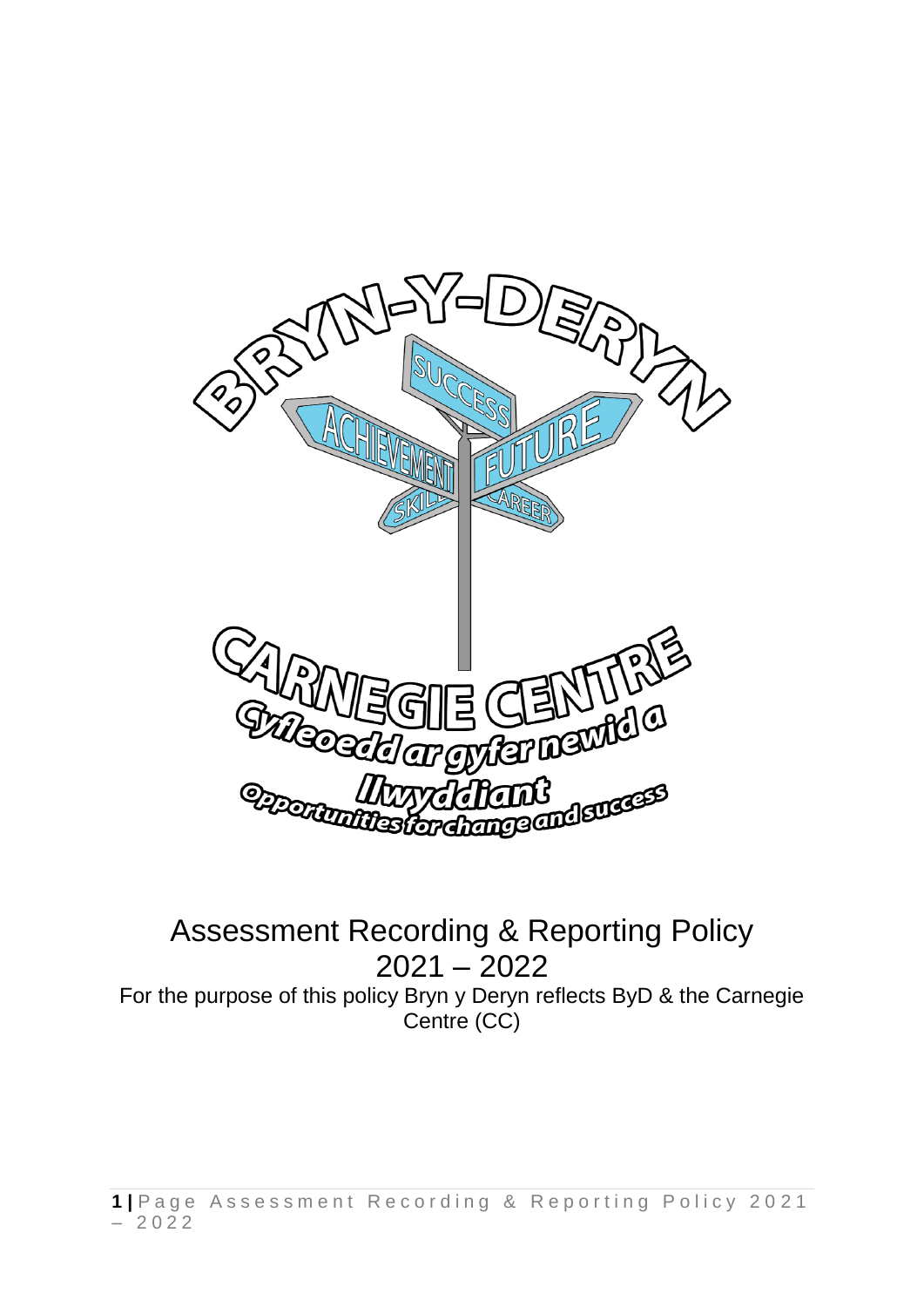### **Assessment, Recording and Reporting Policy Context**

The overall aim of ByD is to have an educational community which promotes, and provides, excellence in teaching, learning, relationships and opportunity through high expectations and adherence to traditional values.

The Assessment, Recording and Reporting Policy of ByD supports a positive environment in which high quality teaching and learning can take place, in order that every learner has the opportunity to fulfil their full potential, individual self-esteem is nurtured, consistency of approach is ensured, and the efforts of all involved in the partnership of learners, parents/carers, non-teaching staff, teachers and Management Committee are recognised and respected.

Assessment, recording and reporting of learners' progress serves several purposes. The most important are to track progress and to improve outcomes. Assessment is a vital tool in helping learners to develop their knowledge, understanding, skills and knowledge of the next step.

The four purposes are at the heart of our work and curriculum. They are the starting point for all experiences and support our learners to develop into:

- ambitious, capable learners ready to learn throughout their lives
- enterprising, creative contributors, ready to play a full part in life and work
- ethical, informed citizens of Wales and the world
- healthy, confident individuals, ready to lead fulfilling lives as valued members of society

### **Assessment Aims**

To help learners to celebrate their achievements and to understand what they need to do to improve their work and make progress, thereby enhancing their own selfesteem. (Formative Assessment are both formal and informal assessments to ascertain learners' achievement.)

To help teachers to plan, monitor and evaluate the progress of each learner and hence, the appropriateness of the curriculum for the individual learner. (Summative Assessment to compare progress at the end of an instructional unit against some standard or benchmark)

Identifying gaps in learners' knowledge which is used to target learning and intervention support. (Diagnostic Assessment are pre-assessments of learner's knowledge and skills.)

### **Recording Aims**

Records of learners' progress and achievement are used in a variety of purposes including:

- To accumulate evidence of achievement in a reliable, valid, and systematic manner, to enable trends and discrepancies in the work of each learner to be monitored over a longer period to improve assessment and aid reporting
- To ensure consistency of assessment/marking within throughout the school
- Plan the curriculum more effectively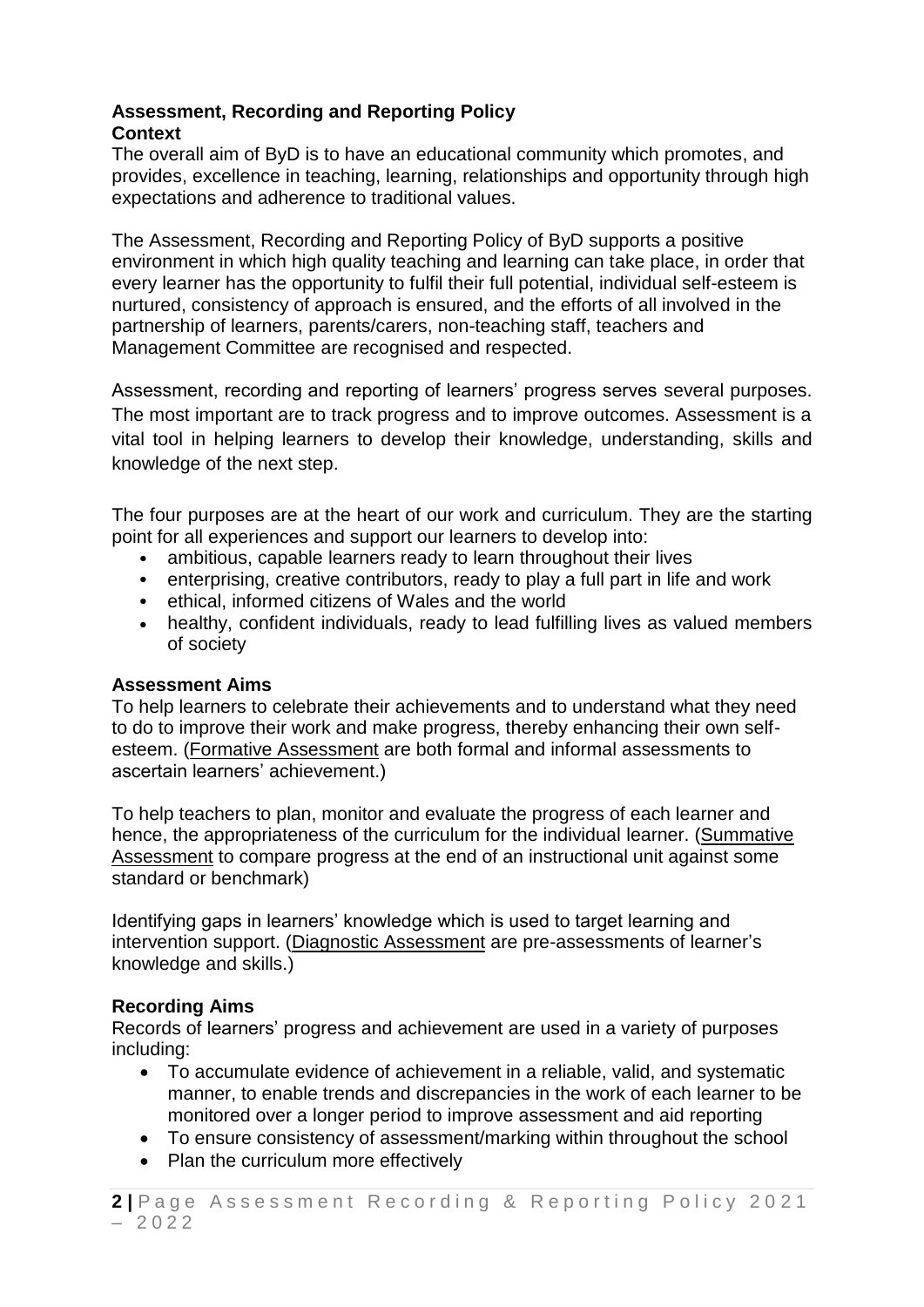- Evaluate the effectiveness of our teaching
- Inform lesson planning to meet the needs of all our learners and to give them the opportunity to show what they know, understand, and can do
- Use assessment data to set challenging targets
- Comparing performance of learners between subjects
- Discussing with and mentoring learners
- Providing written and oral reports to parents/carers and other agencies
- Reviewing progress of learners on stages of the ALN Code of Practice including those that are statemented
- Inform short, and long, term plans
- Identify next steps

### **Reporting Aims**

- To provide an accurate, informative document for learners, parents/carers and professional colleagues that clearly indicates a strategy for future improvements.
- This needs to apply to all aspects of learner development.

### **Assessment and Feedback Guidelines**

Assessment is an integral part of the learning process and should employ AFL (Assessment for Learning) principles at its core. All teachers should record assessment so future planning is based on previous learning.

Assessments will take place at least termly, and in some cases half termly. The actions arising from these will then be reviewed at Curriculum sub-committee and other curriculum meetings, recorded in teacher's personal planners or electronically and further actions will be designed around specific elements within the class.

Teachers will also meet with the SPLD teacher for advice regarding specific needs following learner WRAT testing and interventions will be set and reviewed every half term.

Learners' progress is also measured using BPVS and Secondary Language links.

Summative assessment should, where appropriate, award a grade/mark corresponding to the standard and presentation of work; this will be collated using the SIMS system.

Formative assessment should emphasise positive achievement but ensure that weaknesses are also highlighted and inaccuracies corrected. Teacher marking will consist of ticks to identify good aspects of work, and the key marking policy will inform learners of literacy inaccuracies. Detailed written feedback will also acknowledge success and prompt necessary improvements. Teacher marking will be in one colour and a target for the next piece of work will be given. Learners will edit in a different colour, to be decided by department (learner preference should be considered when choosing colours). This should be supported by student selfassessment discussions when appropriate.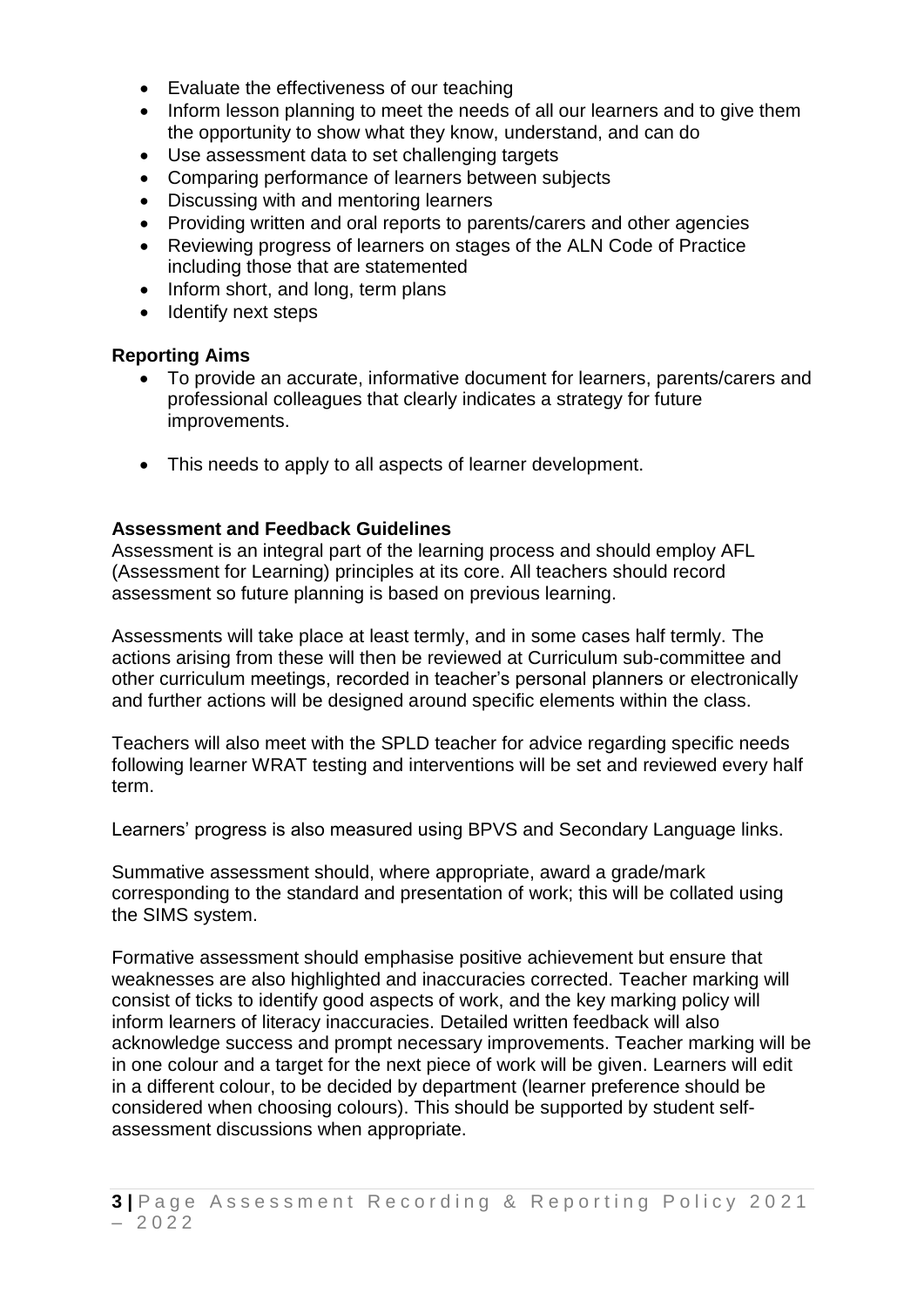Learner mentoring meetings with Pastoral Teachers will take place every half term to discuss progress.

Assessment should encourage progress and promote higher standards, by identifying targets for future development. These should be communicated through mentoring meetings, learner records, in marking and in verbal discussion throughout the academic year.

Assessment data should be used to evaluate teaching programmes.

# **Recording Guidelines**

## **Teachers:**

Records should have a balance of information including targets and tasks, academic achievement and, where appropriate, practical, and personal skills. From this it should be possible to identify areas for improvements.

# **Bryn y Deryn:**

ByD records are held centrally within the SIMS data management system and will have all external examination results and all relevant information for each learner, medical data and assessments provided by other agencies which have implications for educational practice.

# **Reporting Guidelines**

Whole-school planning for assessment is integral to, and continuous with, curriculum planning.

- Assessment plays a vital role in informing progress in literacy and numeracy
- Learners are given opportunities to combine and apply skills in a variety of contexts; increasing in complexity, demand, familiarity of context and autonomy are carefully planned
- Assessment identifies learners who demonstrate a competency in skills which does not coincide with the expectations for their particular year group – that is learners who are progressing further, faster, or slower in one or more skill and teachers plan and differentiate accordingly
- Teachers will work together to share their understanding and to develop meaningful opportunities for learning and assessment
- The results of assessment will be used to introduce specific interventions, as necessary

Bryn y Deryn will report to parents/carers' half termly. This will be through a written report.

In addition, reports will:

- Indicate strengths and weaknesses and how improvement can best be ensured.
- Allow for meaningful dialogue between parents/carers and the school by being both manageable (for teachers) and 'user-friendly' for parents/carers and learners.